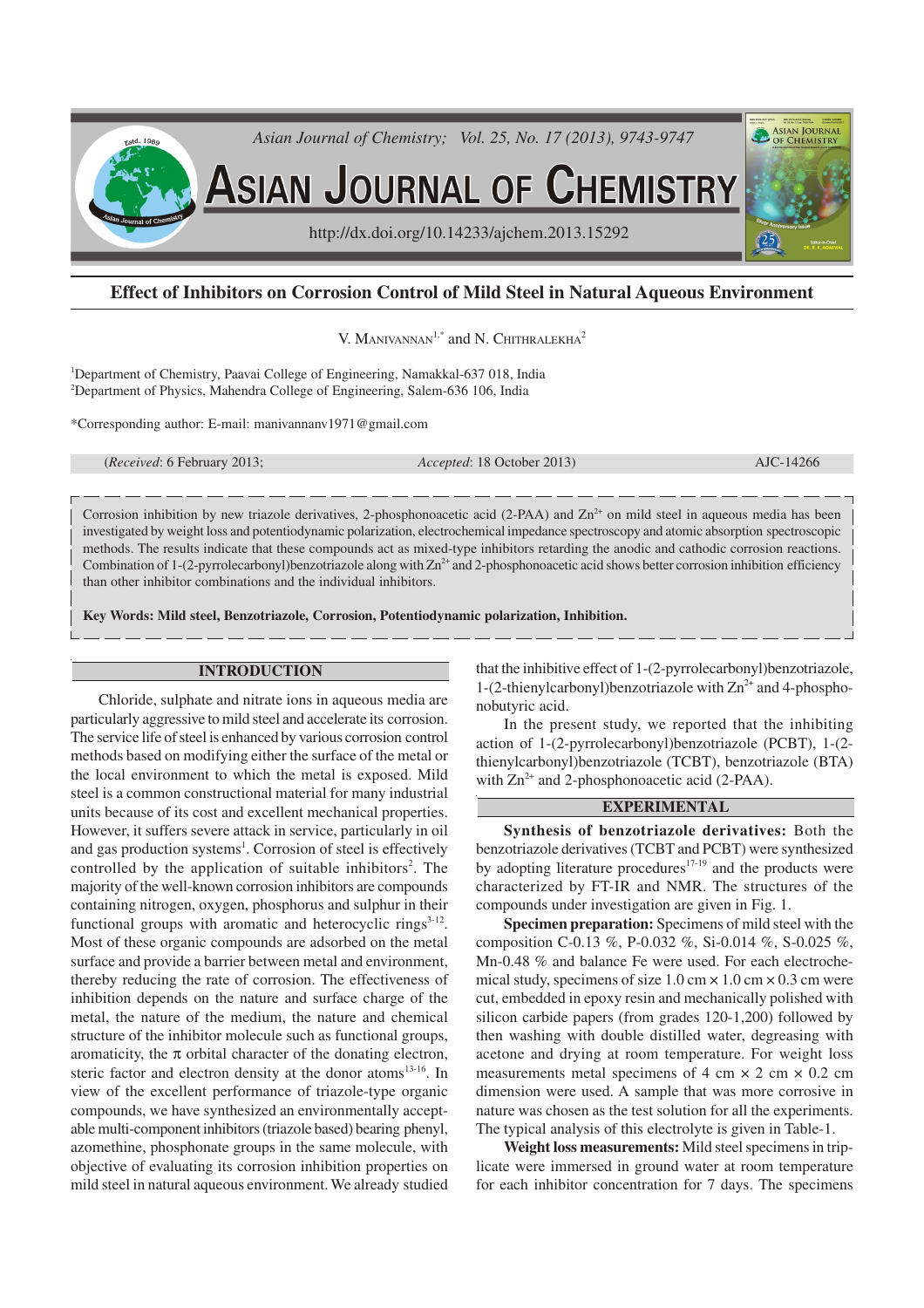

Fig. 1. Structures of the benzotriazole derivatives and phosphonic acid derivative

| TABLE-1                                |                 |                            |         |  |  |
|----------------------------------------|-----------------|----------------------------|---------|--|--|
| ANALYSIS OF GROUND WATER (ELECTROLYTE) |                 |                            |         |  |  |
| Parameter                              | Value           | Value<br>Parameter         |         |  |  |
| pH                                     | 6.78            | <b>TDS</b>                 | 586 ppm |  |  |
| Temperature                            | $28 \text{ °C}$ | Langelier saturation index | $-0.02$ |  |  |
| <b>Total hardness</b>                  | $332$ ppm       | Ryznar stability index     | 6.82    |  |  |
| Alkalinity                             | 316 ppm         |                            |         |  |  |

were removed, rinsed in double distilled water and acetone then kept in a desiccator. Then the weight loss was determined in order to calculate the inhibition efficiency (IE) using the formula,

$$
IE (\%) = \frac{W_o - W_i}{W_o} \times 100
$$

where,  $W_0$  and  $W_i$  are the weight loss in the absence and presence of inhibitor, respectively.

**Electrochemical studies:** All the electrochemical measurements presented in this study were performed using the Electrochemical Workstation (Model No: CHI 760, CH Instruments, USA). Prior to the electrochemical measurements, the metal specimens were prepared according to the procedure described above. All the experiments were carried out at room temperature with ground water as an electrolyte. The platinum electrode and saturated calomel electrode (SCE) were used as auxiliary and reference electrodes, respectively and the working electrodes constitute mild steel specimens of 1 cm<sup>2</sup> area. In order to minimize ohmic potential drop the tip of the reference electrode is positioned very close proximity to the working electrode surface by the use of fine Luggin capillary and the remaining uncompensated resistance was also reduced by electrochemical workstation. Potentiodynamic polarization curves were also obtained at different temperatures to observe the temperature dependence of inhibition effects.

**Potentiodynamic polarization measurements:**Potentiodynamic polarization studies were carried out at a scan rate of 0.1 mV/s. In all cases the OCP was established first and then the polarization measurement was carried out. The polarization curves for mild steel specimens in the test solution with and without various concentrations of inhibitors were recorded from -1200 to 0 mV.

**Electrochemical impedance studies:** The electrochemical impedance studies were carried out in the same setup used for potentiodynamic polarization studies described above. The applied ac perturbation signal was about 10 mV within the frequency range of 100 kHz to 1 Hz. All electrochemical impedance measurements were carried out at an open circuit potential.

**Atomic absorption spectroscopic analysis:** The concentration of iron present in the mild steel immersed in the ground water environment in the absence and presence of inhibitor was characterized by atomic absorption spectroscopy. The atomic absorption spectroscopy based on the absorption of light by atoms in the free atomic state can quantitatively fit the purpose. The amount of iron leached-out to the solution after carrying out potentiodynamic polarization measurement of mild steel in ground water in the absence and presence of inhibitors was estimated by AAS technique.

# **RESULTS AND DISCUSSION**

**Weight loss measurements:** The corrosion rate and inhibition efficiency of all the inhibitors were tested for seven different concentrations was given in Table-2. There is a significant decrease in the corrosion rate with increase in concentration of each inhibitor and the extent of inhibition depends on the nature and concentration of the inhibitor. The optimum concentration was evaluated based on inhibition efficiency; for BTA, TCBT and PCBT, these are 18, 16 and 12 ppm, respectively. BTA, TCBT and PCBT have a maximum inhibition efficiency of 65.0, 70.7 and 74.4 %, respectively. Other individual inhibitors such as  $Zn^{2+}$  and 2-PAA showed a maximum inhibition efficiency of 67.7 and 61.9 %, respectively while the binary combination PCBT + 2-PAA had a inhibition efficiency of 78.3 %. Among all the individual, binary and ternary systems studied by weight loss method the ternary combination of PCBT +  $Zn^{2+}$  + 2-PAA system had shown the maximum inhibition efficiency up to 88.4 % and the corrosion rate was found to be 0.76 mpy.

| TABLE-2                                |                                              |           |                               |  |  |
|----------------------------------------|----------------------------------------------|-----------|-------------------------------|--|--|
|                                        | CORROSION RATE OF MILD STEEL IN GROUND WATER |           |                               |  |  |
| IN THE PRESENCE AND ABSENCE OF OPTIMUM |                                              |           |                               |  |  |
|                                        | CONCENTRATION OF THE VARIOUS                 |           |                               |  |  |
|                                        | <b>INHIBITORS-WEIGHT LOSS MEASUREMENT</b>    |           |                               |  |  |
|                                        | Inhibitor                                    | Corrosion | Inhibition                    |  |  |
| Inhibitor                              | conc. (ppm)                                  |           | rate (mpy) efficiency $(\% )$ |  |  |
| <b>Blank</b>                           |                                              | 6.6       |                               |  |  |
| <b>BTA</b>                             | 18                                           | 2.3       | 65.0                          |  |  |
| <b>TCBT</b>                            | 16                                           | 1.9       | 70.7                          |  |  |
| <b>PCBT</b>                            | 12                                           | 1.7       | 74.4                          |  |  |
| $2-PAA$                                | 12                                           | 2.51      | 61.96                         |  |  |
| $Zn^{2+}$                              | 75                                           | 2.1       | 67.7                          |  |  |
| $BTA + 2-PAA$                          | $18 + 12$                                    | 1.85      | 71.96                         |  |  |
| $TCBT + 2-PAA$                         | $16+12$                                      | 1.56      | 74.30                         |  |  |
| $PCBT + 2-PAA$                         | $12+12$                                      | 1.44      | 78.3                          |  |  |
| $BTA+Zn^{2+}+2-PAA$                    | $18 + 75 + 12$                               | 1.22      | 81.50                         |  |  |
| $TCBT+Zn^{2+}+2-PAA$                   | $16+75+12$                                   | 1.19      | 81.9                          |  |  |
| $PCBT+Zn^{2+}+2-PAA$                   | $12+75+12$                                   | 0.76      | 88.40                         |  |  |

Potentiodynamic polarization studies: From the corresponding polarization curves presented in Figs. 2 and 3, the corrosion potential shows a clear tendency to be more negative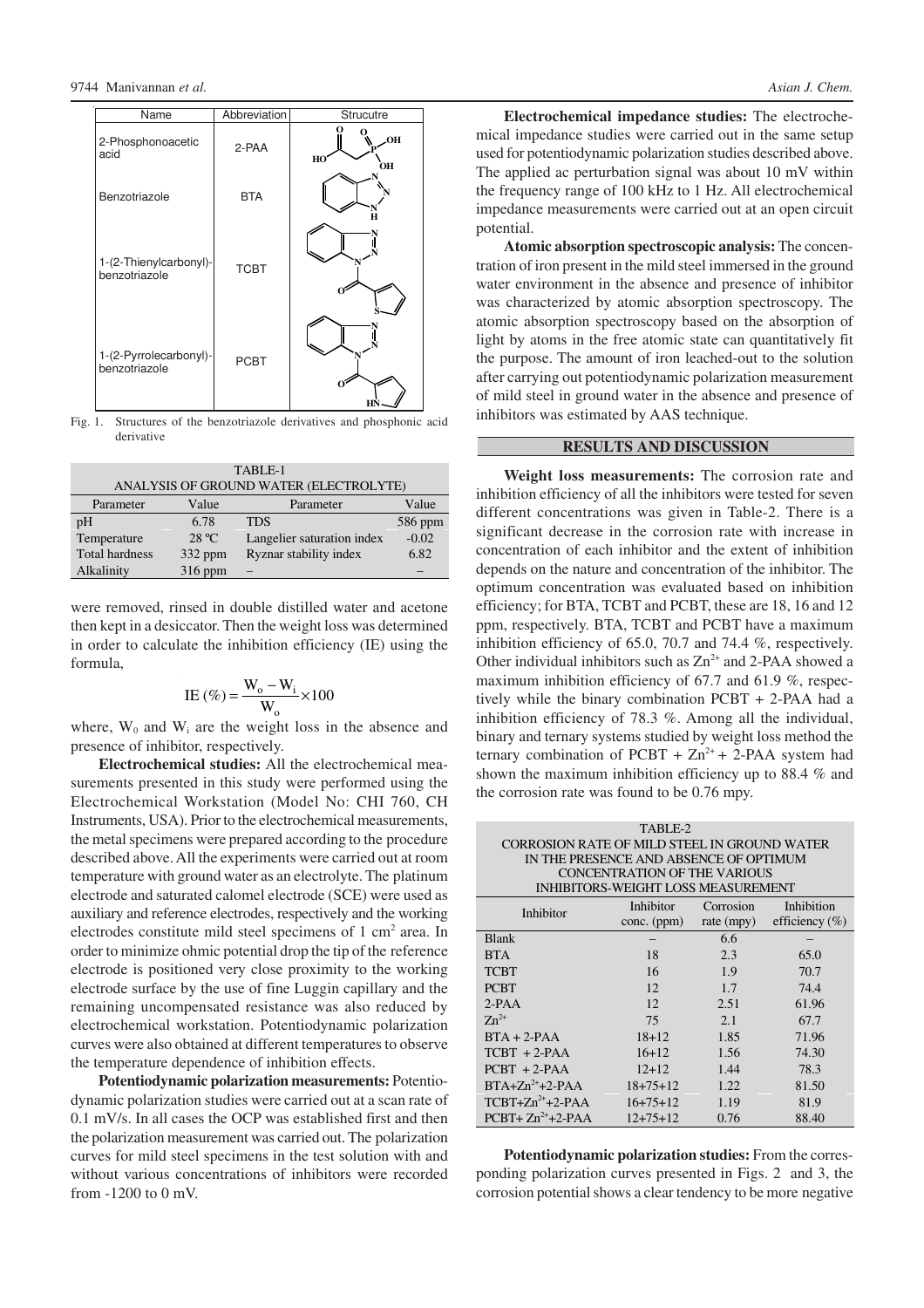

Fig. 2. Potentiodynamic polarization curves of mild steel in groundwater in the presence and absence of optimum concentration of 2-PAA, BTA, TCBT, PCBT and Zn<sup>2</sup>



Fig. 3. Potentiodynamic polarization curves of mild steel in ground water in the presence and absence of optimum concentration of  $BTA + 2$ -PAA,  $TCBT + 2-PAA$ ,  $PCBT + 2-PAA$  and  $PCBT + Zn^{2+} + 2-PAA$ 

for all the individual inhibitors except 2-PAA for which the shift in the E<sub>corr</sub> value is positive. The electrochemical parameters of mild steel immersed in ground water for all the inhibitor systems are given in Tables 3 and 4. The corrosion potential in the presence of benzotriazole derivatives and  $\text{Zn}^{2+}$ shows a shift in the negative direction when compared with its absence. This shift demonstrates the cathodic inhibiting effect of the combination of both the benzotriazole derivatives with  $\text{Zn}^{2+}$ . This confirms that the combination of benzotriazole compounds,  $Zn^{2+}$  and 2-PAA provides enhanced corrosion inhibition.

**Electrochemical impedance studies:** Impedance measurements of the mild steel electrode at its open circuit potential after 1 h of immersion in ground water alone and in the presence of various optimum inhibitor combinations were performed over the frequency range from 100 kHz to 1 Hz. Typical Nyquist plots obtained in the absence and presence of optimum inhibitor concentration simple, binary and ternary systems are shown in Figs. 4 and 5. The impedance diagrams obtained are not perfect semicircles and this difference has been attributed to frequency dispersion<sup>20</sup>. The values of the

| MILD STEEL IN GROUND WATER IN THE ABSENCE                                                                   |                    |                |                           |                   |                          |
|-------------------------------------------------------------------------------------------------------------|--------------------|----------------|---------------------------|-------------------|--------------------------|
| AND PRESENCE OF VARIOUS CONCENTRATIONS OF<br>BENZOTRIAZOLE DERIVATIVES, 2-PAA AND Zn <sup>2+</sup> AT 30 °C |                    |                |                           |                   |                          |
|                                                                                                             |                    |                |                           |                   |                          |
| Inhibitor                                                                                                   | Inhibitor<br>conc. | $E_{\rm corr}$ | $i_{corr}$                | Corrosion<br>rate | Inhibition<br>efficiency |
|                                                                                                             | (ppm)              | (mV)           | $(\mu A \text{ cm}^{-2})$ | (mpy)             | $(\%)$                   |
| <b>Blank</b>                                                                                                |                    | $-640$         | 12.59                     | 5.75              |                          |
|                                                                                                             | 6                  | $-669$         | 7.23                      | 3.30              | 42.5                     |
|                                                                                                             | 8                  | $-744$         | 6.38                      | 2.91              | 49.3                     |
|                                                                                                             | 10                 | $-681$         | 5.15                      | 2.35              | 59.0                     |
| $2-PAA$                                                                                                     | 12                 | $-627$         | 4.71                      | 2.15              | 62.6                     |
|                                                                                                             | 14                 | $-714$         | 6.07                      | 2.77              | 57.7                     |
|                                                                                                             | 16                 | $-713$         | 6.42                      | 2.93              | 49.0                     |
|                                                                                                             | 18                 | $-684$         | 7.50                      | 3.42              | 40.4                     |
|                                                                                                             | 12                 | $-662$         | 6.30                      | 2.87              | 50.0                     |
|                                                                                                             | 14                 | $-650$         | 5.25                      | 2.39              | 58.3                     |
|                                                                                                             | 16                 | $-673$         | 4.78                      | 2.18              | 62.0                     |
| <b>BTA</b>                                                                                                  | 18                 | $-680$         | 4.36                      | 1.99              | 65.4                     |
|                                                                                                             | 20                 | $-676$         | 4.47                      | 2.04              | 64.5                     |
|                                                                                                             | 22                 | $-690$         | 5.01                      | 2.29              | 60.2                     |
|                                                                                                             | 24                 | $-672$         | 5.62                      | 2.56              | 55.4                     |
|                                                                                                             | 10                 | $-795$         | 7.41                      | 3.38              | 41.1                     |
|                                                                                                             | 12                 | $-744$         | 6.12                      | 2.79              | 51.4                     |
|                                                                                                             | 14                 | $-740$         | 4.38                      | 2.00              | 65.2                     |
| <b>TCBT</b>                                                                                                 | 16                 | $-775$         | 3.55                      | 1.62              | 71.8                     |
|                                                                                                             | 18                 | $-760$         | 4.74                      | 2.16              | 62.4                     |
|                                                                                                             | 20                 | $-725$         | 5.60                      | 2.56              | 55.5                     |
|                                                                                                             | 22                 | $-745$         | 6.49                      | 2.96              | 48.5                     |
|                                                                                                             | 6                  | $-715$         | 7.08                      | 3.23              | 43.8                     |
|                                                                                                             | 8                  | $-785$         | 6.30                      | 2.87              | 50.0                     |
|                                                                                                             | 10                 | $-715$         | 5.82                      | 2.66              | 53.8                     |
| <b>PCBT</b>                                                                                                 | 12                 | $-720$         | 3.09                      | 1.41              | 75.5                     |
|                                                                                                             | 14                 | $-748$         | 4.16                      | 1.90              | 66.9                     |
|                                                                                                             | 16                 | $-770$         | 5.71                      | 2.61              | 54.6                     |
|                                                                                                             | 18                 | -774           | 6.96                      | 3.18              | 44.7                     |
|                                                                                                             | 30                 | $-655$         | 6.02                      | 2.75              | 52.2                     |
|                                                                                                             | 45                 | $-690$         | 5.62                      | 2.56              | 55.4                     |
|                                                                                                             | 60                 | $-750$         | 4.26                      | 1.94              | 66.2                     |
|                                                                                                             | 75                 | $-705$         | 3.98                      | 1.81              | 68.4                     |
| $Zn^{2+}$                                                                                                   | 90                 | $-740$         | 4.16                      | 1.90              | 66.9                     |
|                                                                                                             | 105                | $-740$         | 4.78                      | 2.18              | 62.0                     |
|                                                                                                             | 120                | $-690$         | 5.25                      | 2.39              | 58.3                     |
|                                                                                                             | 30                 | $-655$         | 6.02                      | 2.75              | 52.2                     |

TABLE-3 POTENTIODYNAMIC POLARIZATION PARAMETERS OF



Fig. 4. Nyquist plot of mild steel in ground water in the presence and absence of optimum concentration of BTA, TCBT, PCBT, 2-PAA and  $Zn^{2+}$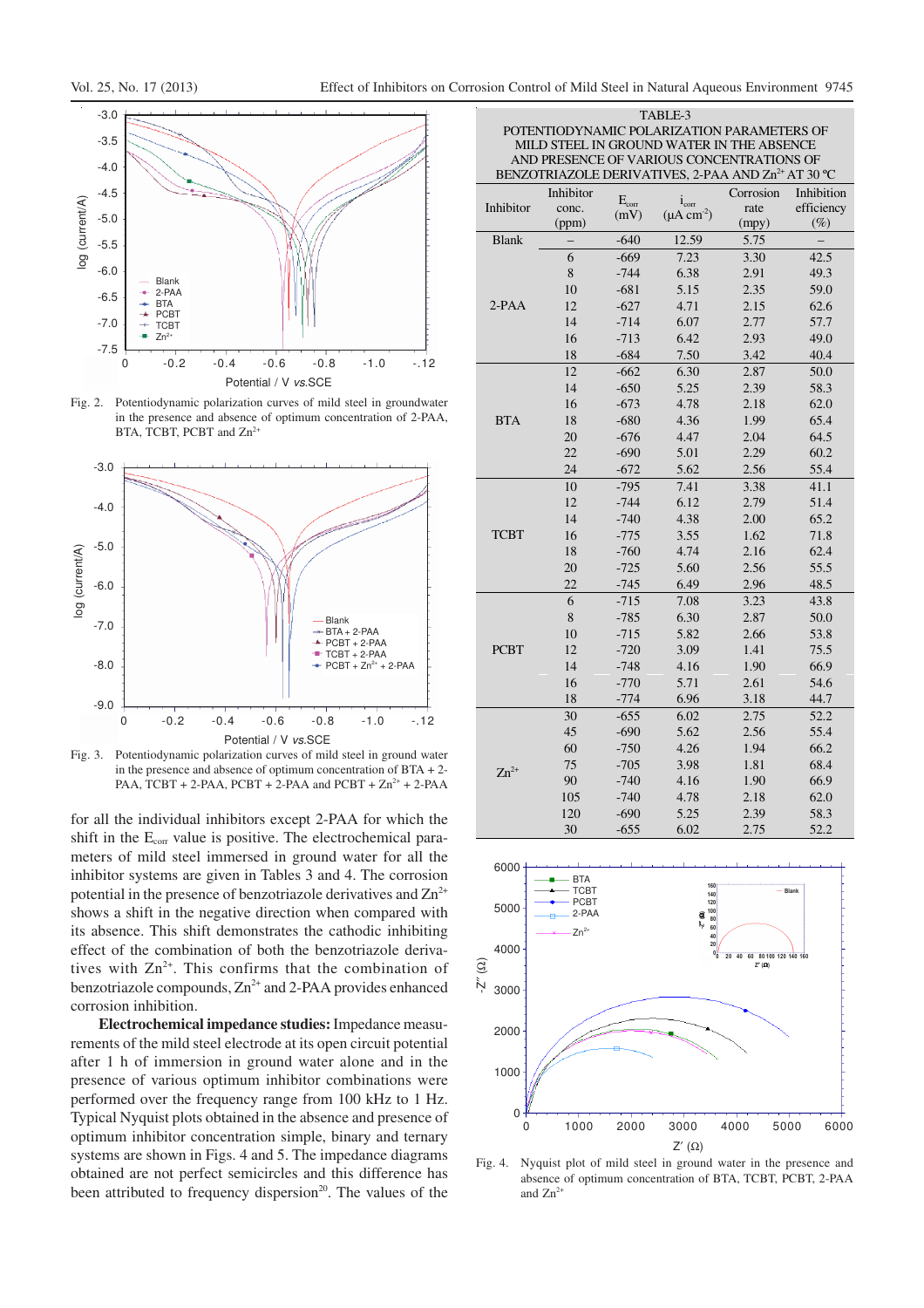| TABLE-4                                                                               |                       |                     |                                   |                      |                              |
|---------------------------------------------------------------------------------------|-----------------------|---------------------|-----------------------------------|----------------------|------------------------------|
| POTENTIODYNAMIC POLARIZATION PARAMETERS OF MILD STEEL IN GROUND WATER                 |                       |                     |                                   |                      |                              |
| CONTAINING OPTIMUM CONCENTRATION OF BINARY COMBINATION AND TERNARY                    |                       |                     |                                   |                      |                              |
| COMBINATION OF BENZOTRIAZOLE WITH PHOSPHONO DERIVATIVES AND Zn <sup>2+</sup> AT 30 °C |                       |                     |                                   |                      |                              |
| Inhibitor                                                                             | Inhibitor conc. (ppm) | $E_{\rm corr}$ (mV) | $i_{corr}$ (µA cm <sup>-2</sup> ) | Corrosion rate (mpy) | Inhibition efficiency $(\%)$ |
| <b>Blank</b>                                                                          |                       | $-640$              | 12.59                             | 5.75                 |                              |
| $BTA + 2-PAA$                                                                         | $18 + 12$             | $-625$              | 3.52                              | 1.61                 | 72.0                         |
| $TCBT + 2-PAA$                                                                        | $16 + 12$             | $-591$              | 3.23                              | 1.48                 | 74.3                         |
| $PCBT + 2-PAA$                                                                        | $12 + 12$             | $-568$              | 2.73                              | 1.25                 | 78.3                         |
| $PCBT + Zn^{2+} + 2-PAA$                                                              | $12 + 75 + 12$        | $-649$              | 1.44                              | 0.66                 | 88.6                         |



Fig. 5. Nyquist plot of mild steel in ground water in the absence and presence of optimum concentration of PCBT + 2-PAA, PCBT +  $Zn^{2+}$  and PCBT +  $Zn^{2+}$  + 2-PAA

different elements present in the equivalent circuit were evaluated using a fitting procedureand the parameters obtained are shown in Table-5.

| TABLE-5<br>ELECTROCHEMICAL IMPEDANCE PARAMETERS |                                                     |                          |              |  |  |
|-------------------------------------------------|-----------------------------------------------------|--------------------------|--------------|--|--|
|                                                 |                                                     |                          |              |  |  |
| FOR MILD STEEL IN GROUND WATER IN THE           |                                                     |                          |              |  |  |
|                                                 | ABSENCE AND PRESENCE OF OPTIMUM                     |                          |              |  |  |
|                                                 | CONCENTRATION OF SIMPLE, BINARY AND                 |                          |              |  |  |
|                                                 | TERNARY COMBINATIONS OF BENZOTRIAZOLE,              |                          |              |  |  |
|                                                 | PHOSPHONO DERIVATIVES AND Zn <sup>2+</sup> AT 30 °C |                          |              |  |  |
| Inhibitor                                       | Inhibitor conc.                                     | $R_{\rm ct} \times 10^4$ | $C_{\rm dl}$ |  |  |
|                                                 | (ppm)                                               | $(\Omega)$               | $(\mu F)$    |  |  |
| <b>Blank</b>                                    |                                                     | 0.0130                   | 15.03        |  |  |
| <b>BTA</b>                                      | 18                                                  | 0.4120                   | 7.20         |  |  |
| TCBT                                            | 16                                                  | 0.4549                   | 7.05         |  |  |
| <b>PCBT</b>                                     | 12                                                  | 0.5728                   | 6.49         |  |  |
| $2-PAA$                                         | 12                                                  | 0.3168                   | 7.83         |  |  |
| $Zn^{2+}$                                       | 75                                                  | 0.3981                   | 7.42         |  |  |
| $PCBT+2-PAA$                                    | $12 + 12$                                           | 1.2790                   | 5.98         |  |  |
| $PCBT+Zn^{2+}$                                  | $12 + 75$                                           | 1.2823                   | 5.81         |  |  |
| $PCBT+Zn^{2+}+2-PAA$                            | $12 + 75 + 12$                                      | 1.5316                   | 3.53         |  |  |

From the impedance plots of the individual inhibitors (2-PAA, BTA, TCBT, PCBT and  $Zn^{2+}$ ), it is evident that the values of charge transfer resistance increase in the order  $2$ -PAA <  $Zn^{2+}$  <  $BTA$  <  $TCBT$  <  $PCBT$ , when compared to the blank while the capacitance values show an appreciable decrease in the reverse order. The combination of PCBT and  $Zn^{2+}$  a further increase in the charge transfer resistance is also noted and this value reaches a maximum for PCBT,  $Zn^{2+}$  and

2-PAA mixture (1.5316  $\times$  10<sup>4</sup>  $\Omega$  at 303 K), demonstrating that this combination provides the maximum corrosion protection. Increase of the charge transfer resistance and decrease of the double layer capacity with increasing inhibitor concentration indicate that these compounds inhibit the corrosion rate of mild steel by an adsorption mechanism<sup>21</sup>. When the temperature is increased the charge transfer resistance seems to be decreased significantly, at the same time the double layer capacitance was increased.

In fact, the presence of ternary system enhances the value of the charge transfer resistance in the aqueous medium and the effect being more pronounced with this combination. Also the values of double layer capacitance are brought down to the maximum extent in the presence of ternary systems, a sharp decrease is being more effective for the combination of PCBT  $+ Zn^{2+} + 2-PAA$ . The decrease in C<sub>dl</sub> is due to the adsorption of this compound on the metal surface leading to the formation of a surface film in the aqueous solution<sup>22-24</sup>. All the AC measurements show the same trend as those observed from DC polarization.

**Atomic absorption spectroscopic studies:** The amount of iron leached-out to the ground water in the absence and presence of optimum concentration of ternary combinations of benzotriazole derivatives and phosphono derivatives along with  $\text{Zn}^{2+}$  were determined and presented in Fig. 6. The leachedout iron present in the solution was found to be 15.1 ppm. While, in the presence of inhibitor the leaching of iron was significantly decreased, it may be due to the adsorption of inhibitor molecules on the surface of mild steel and it prevents the dissolution of iron in the electrolyte. Among the studied individual inhibitor systems, PCBT was found to be very low dissolution of iron in the electrolyte (3.8 ppm). Among all the studied ternary combinations, the combinations of PCBT +  $Zn^{2+}$  + 2-PAA reduce the maximum extent of iron dissolution in the ground water medium due to its high inhibition efficiency and the concentration of iron in water was found to be 1.7 ppm.

### **Conclusion**

The triazole derivatives (PCBT, TCBT and BTA), 2-PAA and  $Zn^{2+}$  showed good performance as corrosion inhibitors in more corrosive aqueous media. The benzotriazole and phosphono derivatives were found to suppress both cathodic and anodic reactions and hence behave as mixed type inhibitor.  $PCBT + Zn^{2+} + 2-PAA$  formulation shows the highest inhibition efficiency. A good agreement was observed between weight loss measurements coupled with electrochemical measurements and AAS studies.